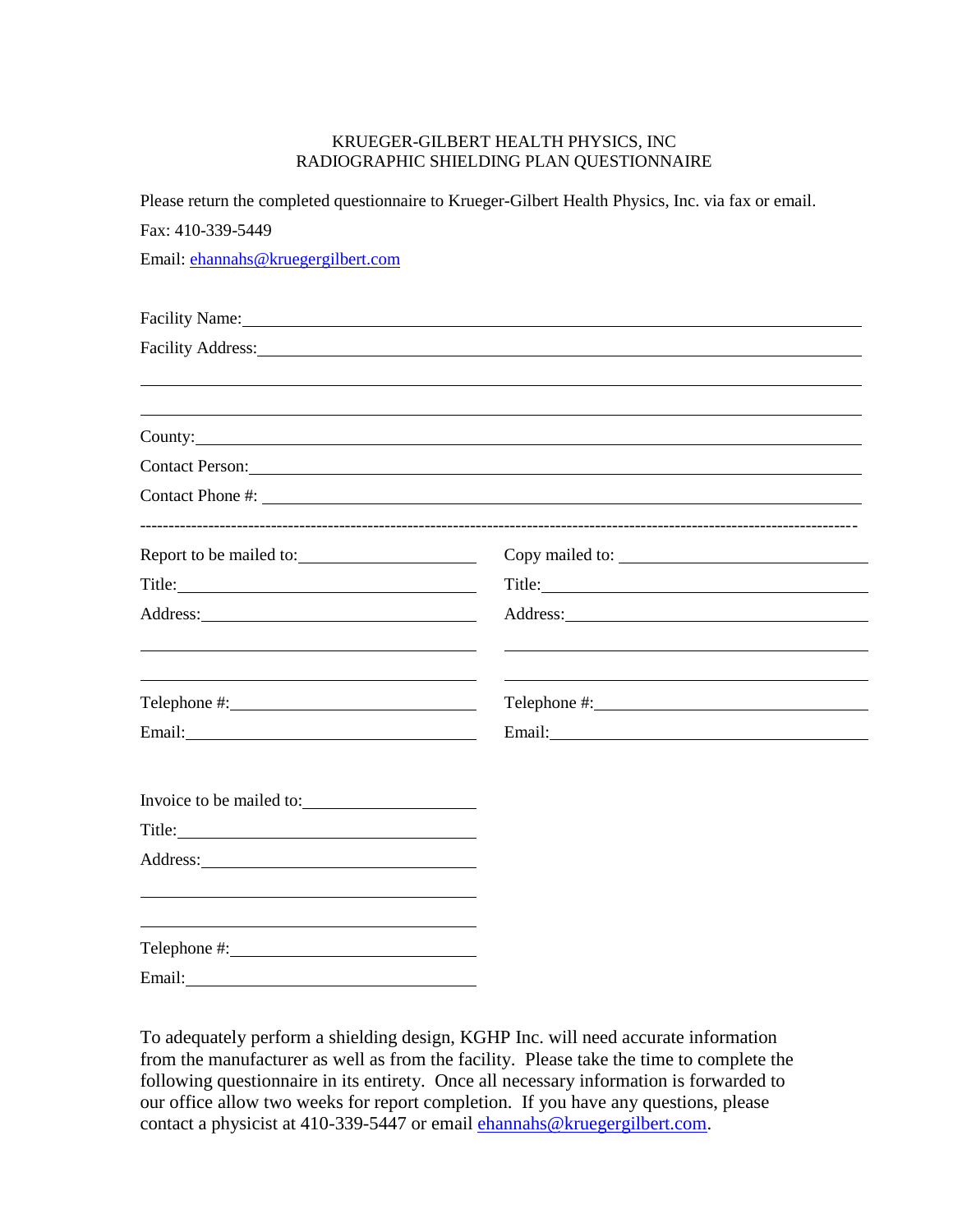## **Diagram:**

KGHP requests a scaled, installation diagram noting the proposed equipment layout.

Please include the following on the diagram

- 1. The scale.
- 2. The surrounding areas and their uses.
- 3. For multiple story buildings,
	- a. the areas & their uses above the proposed room
	- b. the areas & their uses below the proposed room
	- c. the slab to slab distance

## **Equipment:**

| Type of equipment:           |  |  |
|------------------------------|--|--|
| Manufacturer:                |  |  |
| Model:                       |  |  |
| <b>Manufacturer Contact:</b> |  |  |
| <b>Phone Number:</b>         |  |  |